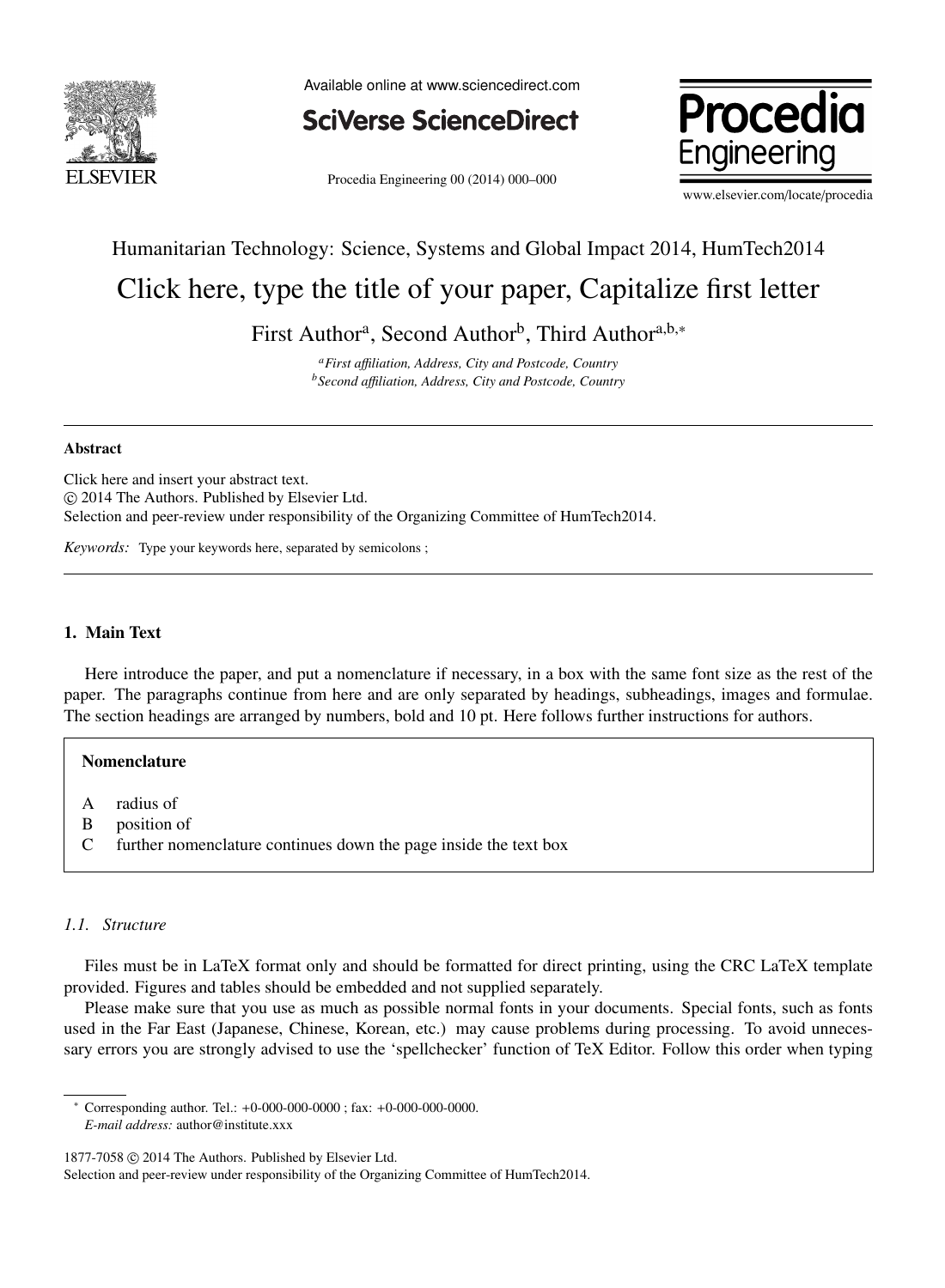manuscripts: Title, Authors, Affiliations, Abstract, Keywords, Main text (including figures and tables), Acknowledgements, References, Appendix. Collate acknowledgements in a separate section at the end of the article and do not include them on the title page, as a footnote to the title or otherwise.

Bulleted lists may be included and should look like this:

- First point
- Second point
- And so on

Ensure that you return to the 'Els-body-text' style, the style that you will mainly be using for large blocks of text, when you have completed your bulleted list.

Please do not alter the formatting and style layouts which have been set up in this template document. As indicated in the template, papers should be prepared in single column format suitable for direct printing onto paper with trim size  $192 \times 262$  mm. Do not number pages on the front, as page numbers will be added separately for the preprints and the Proceedings. Leave a line clear between paragraphs. All the required style templates are provided in the file "LaTeX Template" with the appropriate name supplied, e.g. choose 1. Els1st-order-head for your first order heading text, els-abstract-text for the abstract text etc.

# *1.2. Tables*

All tables should be numbered with Arabic numerals. Every table should have a caption. Headings should be placed above tables, left justified. Only horizontal lines should be used within a table, to distinguish the column headings from the body of the table, and immediately above and below the table. Tables must be embedded into the text and not supplied separately. Below is an example which the authors may find useful.

Table 1. An example of a table.

| An example of a column heading | Column A $(t)$ | Column B $(t)$ |
|--------------------------------|----------------|----------------|
| And an entry                   |                |                |
| And another entry              |                |                |
| And another entry              |                |                |

## *1.3. Construction of references*

References must be listed at the end of the paper. Do not begin them on a new page unless this is absolutely necessary. Authors should ensure that every reference in the text appears in the list of references and vice versa. Indicate references by [1] or [2,3] in the text.

Some examples of how your references should be listed are given at the end of this template in the 'References' section, which will allow you to assemble your reference list according to the correct format and font size.

Reference generation by using bibliography style commands for LaTeX template only.

The author may use "model1-num-names.bst" as per the style required in document. The sample bib file could be referred. If the author may using bibstyle for providing references author must comment the bibliography section in TeX file, Bibtex will generate the reference automatically.

If the author may not able to view the references in output same could be done by copying the bibliography section from "filename.bbl" file and paste in TeX file.

#### *1.4. Section headings*

Section headings should be left justified, bold, with the first letter capitalized and numbered consecutively, starting with the Introduction. Sub-section headings should be in capital and lower-case italic letters, numbered 1.1, 1.2,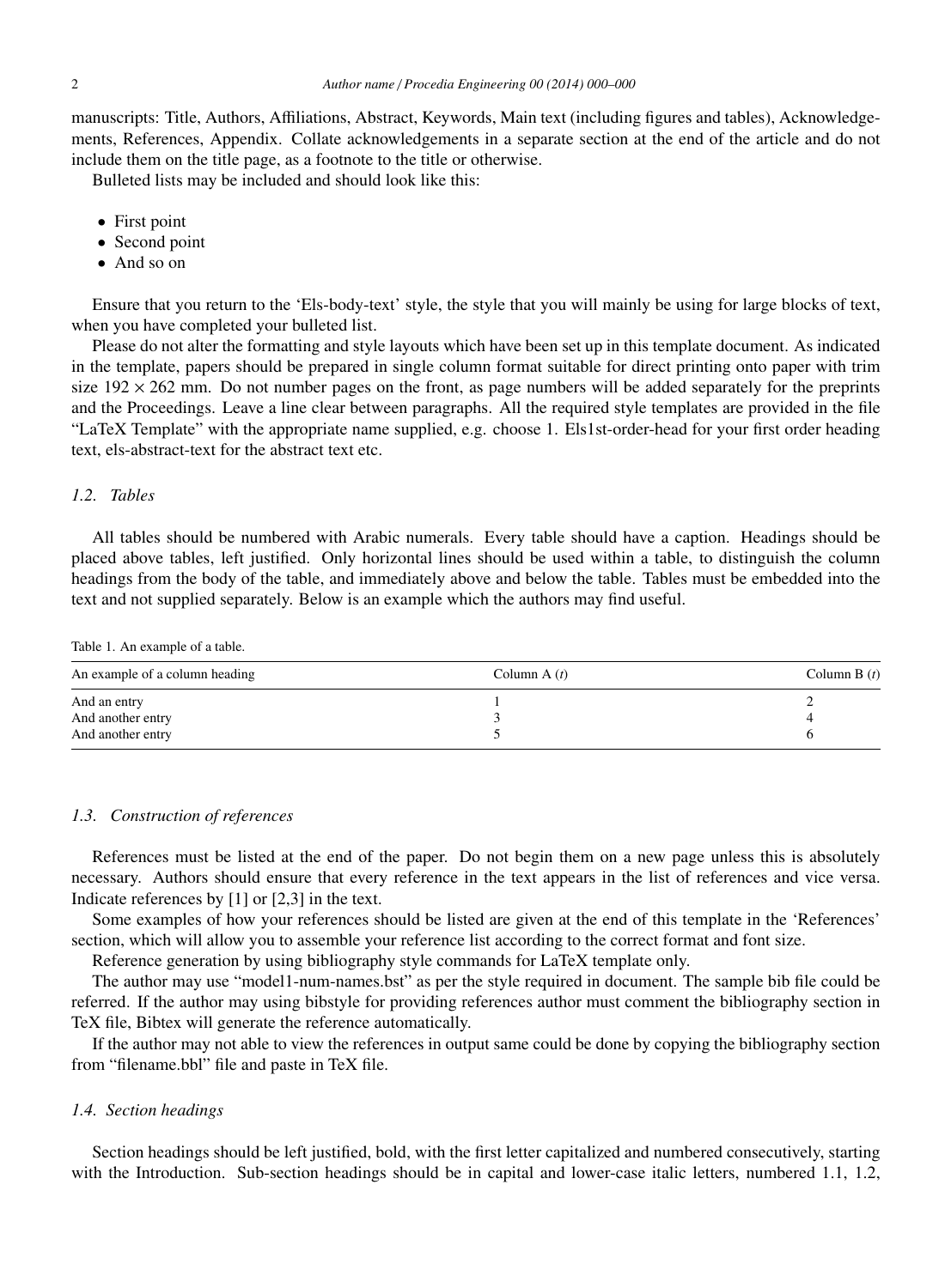etc, and left justified, with second and subsequent lines indented. All headings should have a minimum of two text lines after them before a page or column break. Ensure the text area is not blank except for the last page.

#### *1.5. General guidelines for the preparation of your text*

Avoid hyphenation at the end of a line. Symbols denoting vectors and matrices should be indicated in bold type. Scalar variable names should normally be expressed using italics. Weights and measures should be expressed in SI units. All non-standard abbreviations or symbols must be defined when first mentioned, or a glossary provided.

#### *1.6. File naming and delivery*

Please title your files in this order 'procedia acronym conference acronym authorslastname'. Submit both the source file and the PDF to the Guest Editor.

Artwork filenames should comply with the syntax "aabbbbbb.ccc", where:

- $\bullet$  a = artwork component type
- $\bullet$  b = manuscript reference code
- $\bullet$  c = standard file extension
- Component types:
- $gr = figure$
- $pl = plate$
- $sc = scheme$
- $fx = fixed graphic$

## *1.7. Footnotes*

Footnotes should be avoided if possible. Necessary footnotes should be denoted in the text by consecutive superscript letters<sup>1</sup>. The footnotes should be typed single spaced, and in smaller type size (8 pt), at the foot of the page in which they are mentioned, and separated from the main text by a one line space extending at the foot of the column. The 'Els-footnote' style is available in the "TeX Template" for the text of the footnote.

Please do not change the margins of the template as this can result in the footnote falling outside printing range.

## 2. Illustrations

All figures should be numbered with Arabic numerals (1,2,3,....). Every figure should have a caption. All photographs, schemas, graphs and diagrams are to be referred to as figures. Line drawings should be good quality scans or true electronic output. Low-quality scans are not acceptable. Figures must be embedded into the text and not supplied separately. In the TeX file input the figures must be properly coded. Lettering and symbols should be clearly defined either in the caption or in a legend provided as part of the figure. Figures should be placed at the top or bottom of a page wherever possible, as close as possible to the first reference to them in the paper.

The figure number and caption should be typed below the illustration in 8 pt and left justified [*Note:* one-line captions of length less than column width (or full typesetting width or oblong) centered]. For more guidelines and information to help you submit high quality artwork please visit: http://www.elsevier.com/wps/find/authorsview.authors/ authorartworkinstructions. Artwork has no text along the side of it in the main body of the text. However, if two images fit next to each other, these may be placed next to each other to save space. For example, see Fig. 1.

 $1$  Footnote text.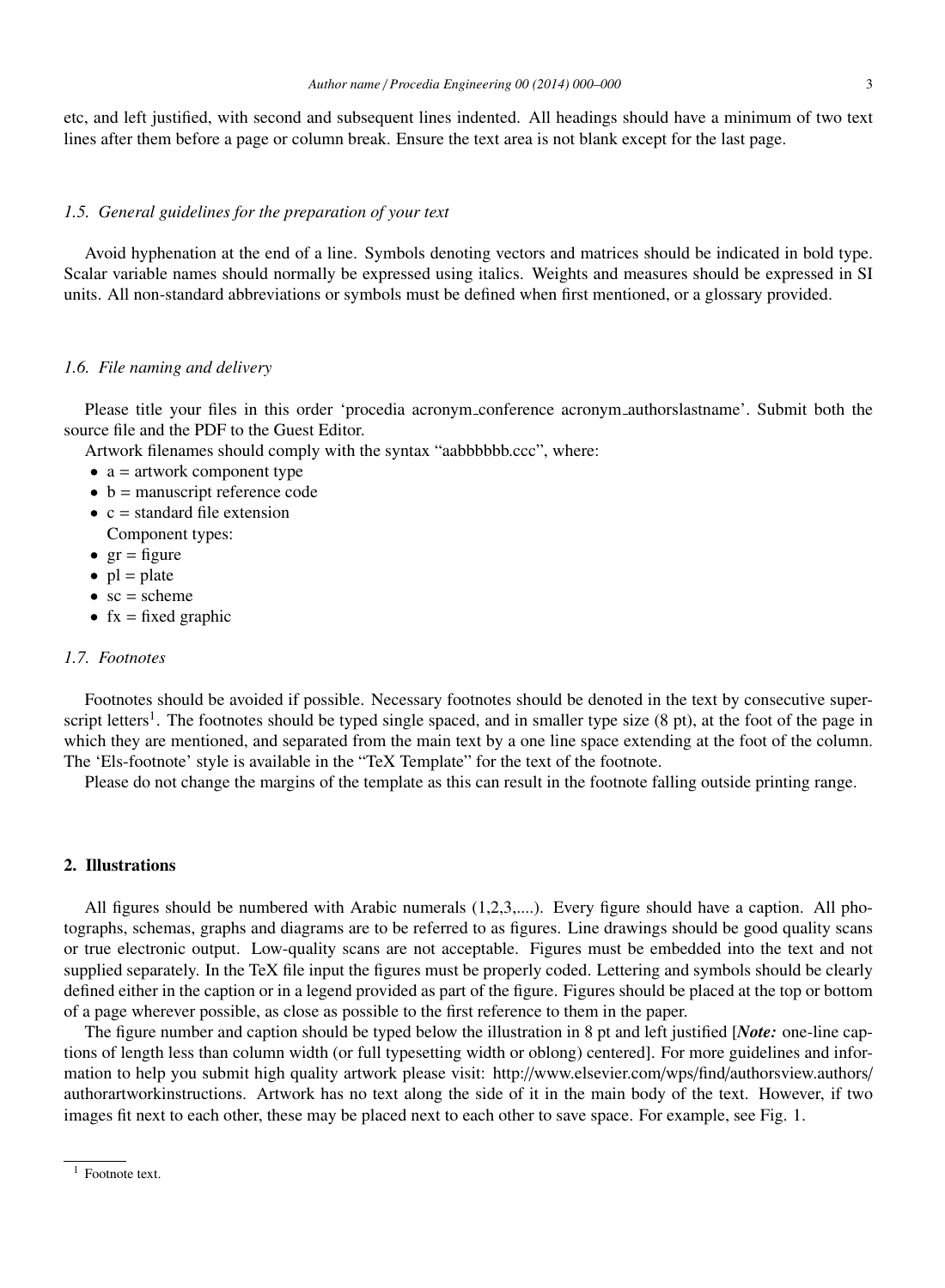

Fig. 1. (a) first picture; (b) second picture.

## 3. Equations

Equations and formulae should be typed in Mathtype, and numbered consecutively with Arabic numerals in parentheses on the right hand side of the page (if referred to explicitly in the text). They should also be separated from the surrounding text by one space

$$
X_r = \dot{Q}_{rad}'' / (\dot{Q}_{rad}'' + \dot{Q}_{conv}'')
$$
  
\n
$$
\rho = \frac{\vec{E}}{J_c(T = \text{const.}) \cdot \left( P \cdot \left( \frac{\vec{E}}{E_c} \right)^m + (1 - P) \right)}
$$
\n(1)

# 4. Online license transfer

All authors are required to complete the Procedia exclusive license transfer agreement before the article can be published, which they can do online. This transfer agreement enables Elsevier to protect the copyrighted material for the authors, but does not relinquish the authors' proprietary rights. The copyright transfer covers the exclusive rights to reproduce and distribute the article, including reprints, photographic reproductions, microfilm or any other reproductions of similar nature and translations. Authors are responsible for obtaining from the copyright holder, the permission to reproduce any figures for which copyright exists.

#### Acknowledgements

Acknowledgements and Reference heading should be left justified, bold, with the first letter capitalized but have no numbers. Text below continues as normal.

#### Appendix A. An example appendix

Authors including an appendix section should do so before References section. Multiple appendices should all have headings in the style used above. They will automatically be ordered A, B, C etc.

#### *A.1. Example of a sub-heading within an appendix*

There is also the option to include a subheading within the Appendix if you wish.

# References

- [1] J. Van der Geer, J.A.J. Hanraads, R.A. Lupton, The art of writing a scientific article, J. Sci. Commun. 163 (2000) 51–59.
- [2] W. Strunk Jr., E.B. White, The Elements of Style, third ed., Macmillan, New York, 1979.
- [3] G.R. Mettam, L.B. Adams, How to prepare an electronic version of your article, in: B.S. Jones, R.Z. Smith (Eds.), Introduction to the Electronic Age, E-Publishing Inc., New York, 1999, pp. 281–304.